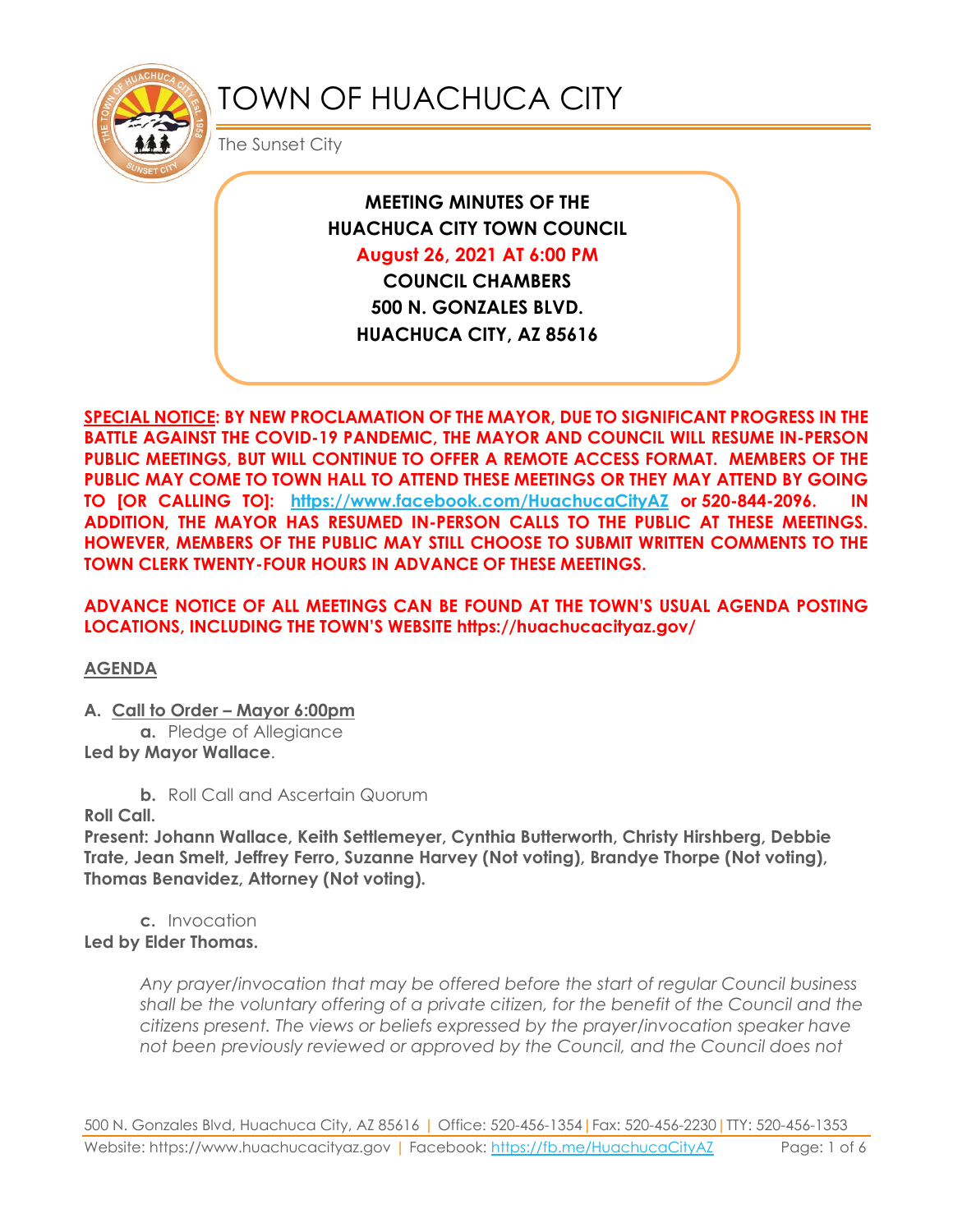*endorse the religious beliefs or views of this, or any other speaker. A list of volunteers is maintained by the Town Clerk's Office and interested persons should contact the Town Clerk's Office for further information.*

# **B. Call to the Public – Mayor**

*A.R.S. 38-431.01 states the Public Body may make an open call to the public during a public meeting, subject to reasonable time, place and manner restrictions, to allow individuals to address the public body on any issue within the jurisdiction of the Public Body. At the conclusion of an open call to the public, individual members of the Public Body may respond to criticism made by those who have addressed the Public Body, may ask staff to review a matter or may ask that a matter be put on a future agenda. However, members of the Public Body shall not discuss or take legal action on matters raised during an open call to the public unless the matters are properly noticed for discussion and legal action.*

**Mayor Wallace recognizes Dee Niemann of Buffalo Drive. Ms. Niemann has a complaint about the drainage at Buffalo and Sentinal Place. It is overgrown with weeds and floods badly. The weeds are attracting snakes.**

**Mayor Wallace recognizes Brian Lamfers of Buffalo Drive. Mr. Lamfers states the issue is that on the corner there is so much gravel building up the water can't drain. He also has a neighbor that has weeds that are very overgrown.** 

**Mayor Wallace states he would like to correct this issue at Buffalo and Sentinal Place tomorrow. Also he asks that Dr. Johnson provide a status of the citizen notices of violation. C***.* **Consent Agenda - Mayor**

*All items listed in the Consent Agenda are considered routine matters and will be enacted by one motion of the Council. There will be no separate discussion of these items unless a Member of the Town Council requests that an item or items be removed for discussion. Council Members may ask questions without removal of the item from the Consent Agenda. Items removed from the Consent Agenda are considered in their normal sequence as listed on the agenda, unless called out of sequence.*

- C.1 Approval of the Minutes of the Regular Council Meeting held on August 26, 2021.
- C.2 Approval of the Payment Approval Report.

**Motion:** Items on the Consent Agenda, **Action:** Open for Discussion and/or Action, **Moved by** Johann Wallace, **Seconded by** Christy Hirshberg.

**Motion:** Items on the Consent Agenda, **Action:** Approve, **Moved by** Johann Wallace, **Seconded by Christy Hirshberg.** Motion passed unanimously.

## **D.** Unfinished Business before the Council – Mayor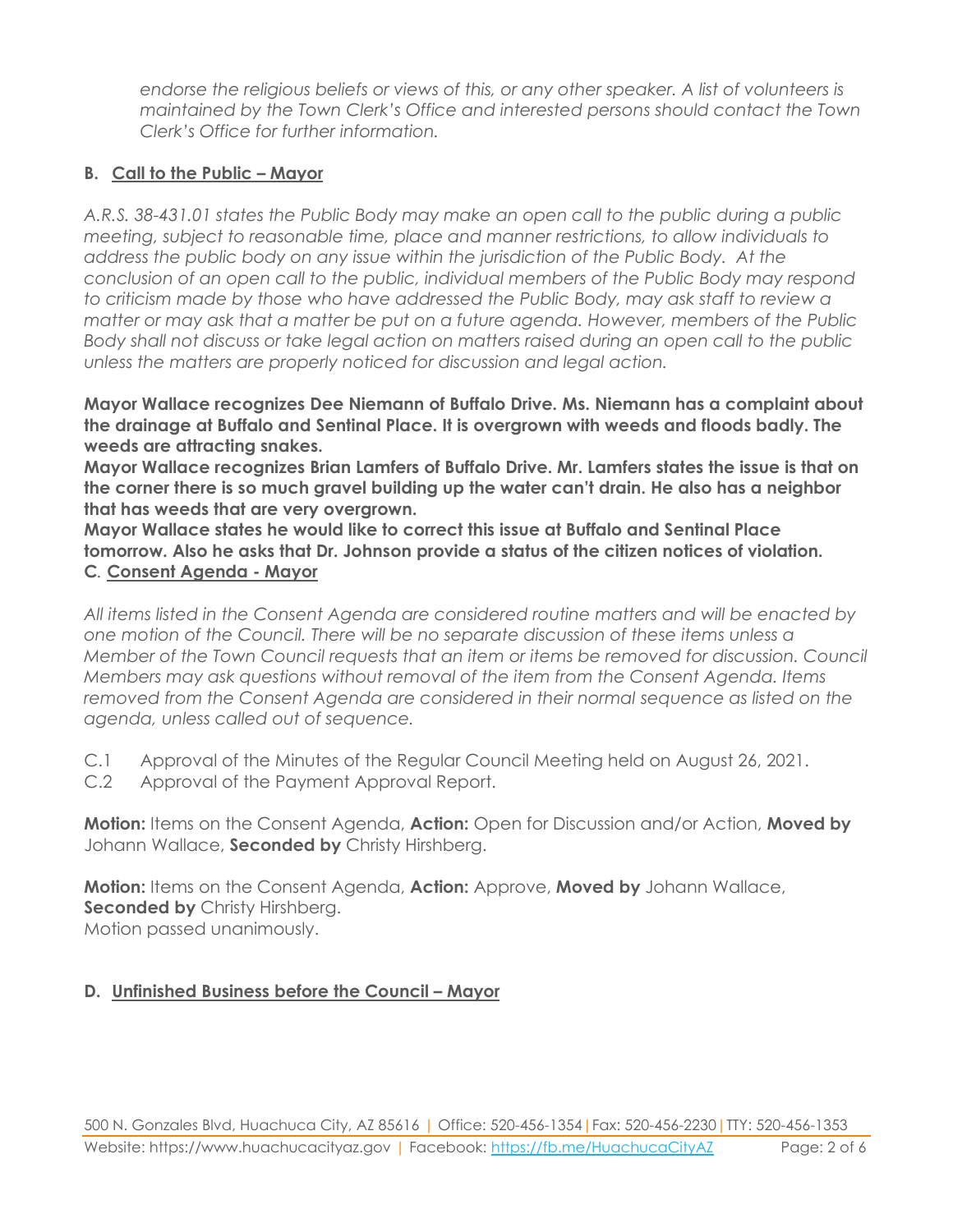*Public comment will be taken at the beginning of each agenda item, after the subject has been announced by the Mayor and explained by staff. Any citizen, who wishes, may speak one time for five minutes on each agenda item before or after Council discussion. Questions from Council Members, however, may be directed to staff or a member of the public through the Mayor at any time.*

# **E. New Business Before Council - Mayor**

*Public comment will be taken at the beginning of each agenda item, after the subject has been announced by the Mayor and explained by staff. Any citizen, who wishes, may speak one time for five minutes on each agenda item before or after Council discussion. Questions from Council Members, however, may be directed to staff or a member of the public through the Mayor at any time.*

#### **E.1 Discussion and/or Action [Matthew Doty]: Approval of repairs to a Caterpillar D6T Crawler Dozer in the amount of \$9347.47.**

**Motion: Item E.1, Action: Open for Discussion and/or Action, Moved by Johann Wallace, Seconded by Christy Hirshberg.**

**Mayor Wallace asks why we are spending more money on this.** 

**Matthew Doty advises that the injectors are not covered under the warranty and so the repairs have to be covered by us.**

**Mayor Wallace asks how much we just spent on repairs.** 

**Manager Harvey states it was \$47,000.00.**

**Mayor Wallace states that the only thing that could cause this would be lack of training, maintenance or supervision. This is unnecessary money being spent.**

**Councilmember Ferro asks how these expenditures affect the Landfill's budget for the year.**

**Manager Harvey advises the budget for maintenance has been expended and now any maintenance will have to come from the contingency in the budget.**

**Councilmember Trate asks if we asked about the warranty and if this repair would be covered before it was repaired.**

**Manager Harvey advises they thought it would be covered until it was diagnosed when it was discovered that the failure was caused by operator error. That employee is no longer employed by the Town.**

**Motion: Repairs to the Caterpillar D6T Crawler Dozer in the amount of \$9347.47, Action: Approve, Moved by Johann Wallace, Seconded by Christy Hirshberg. Motion passed unanimously.**

**E.2 Discussion and/or Action [Manager Harvey]: Approval of a Preventative Maintenance Services Contract with Empire Cat for the Town's heavy equipment.**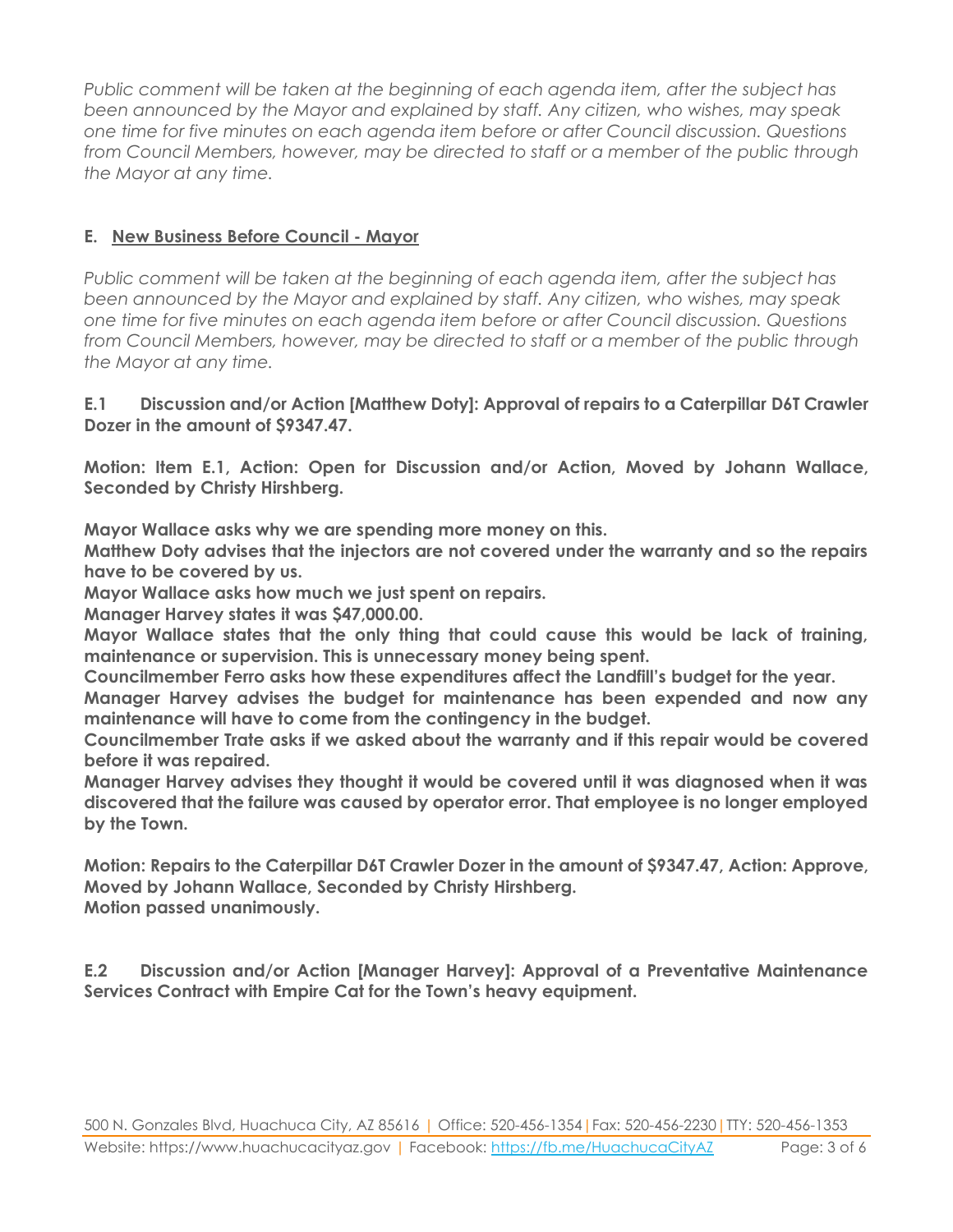**This item will be pulled until the next agenda due to an issue with the contract that need to be fixed.**

**E.3 Discussion and/or Action [Brandye Thorpe]: Motion: The contract with EPS Group, Inc., for architectural services and construction management for the CDBG Parks upgrade project in the amount of \$69,304.00., Action: Approve, Moved by Johann Wallace, Seconded by Debbie Trate. Motion passed unanimously.**

**Motion: Item E.3, Action: Open for Discussion and/or Action, Moved by Johann Wallace, Seconded by Debbie Trate.**

**Clerk Thorpe advises that the timeline for the project has also been provided. This was the only company that responded to our RFP. They will design everything and supervise the whole project.**

**Mayor Wallace asks if we have to pay the money and then get reimbursed and how will we cover that cost while waiting for reimbursement.**

**Manager Harvey advises that there is money in our general fund that will cover this.**

**Councilmember Ferro asks if this amount was included in the project's budget.** 

**Clerk Thorpe advises that this was never included in the budget. This came as an afterthought when we realized there was no one on staff who had the expertise to plan this project out properly.**

**Manager Harvey adds that it is not only the design but they supervise the work beginning to end. They are the same firm that is doing the West End in Sierra Vista.**

**Councilmember Ferro asks if this takes away from the project.**

**The project may have to be scaled back and we will always have the plans for the future when we have other funds.**

**E.4 Discussion and/or Action [Chief Thies]: Approval of a Memorandum of Understanding between the Town of Huachuca City and the Sierra Vista Company of the Arizona Rangers for assistance and support of the Town's police department.**

**Motion: Item E.4, Action: Open for Discussion and/or Action, Moved by Johann Wallace, Seconded by Christy Hirshberg.**

**Mayor Wallace asks if anything has changed from the prior MOU. It has not changed.**

**Motion: Memorandum of Understanding between the Town of Huachuca City and the Sierra Vista Company of the Arizona Rangers for assistance and support of the Town's police department., Action: Accept, Moved by Johann Wallace, Seconded by Christy Hirshberg.**

**Motion passed unanimously.**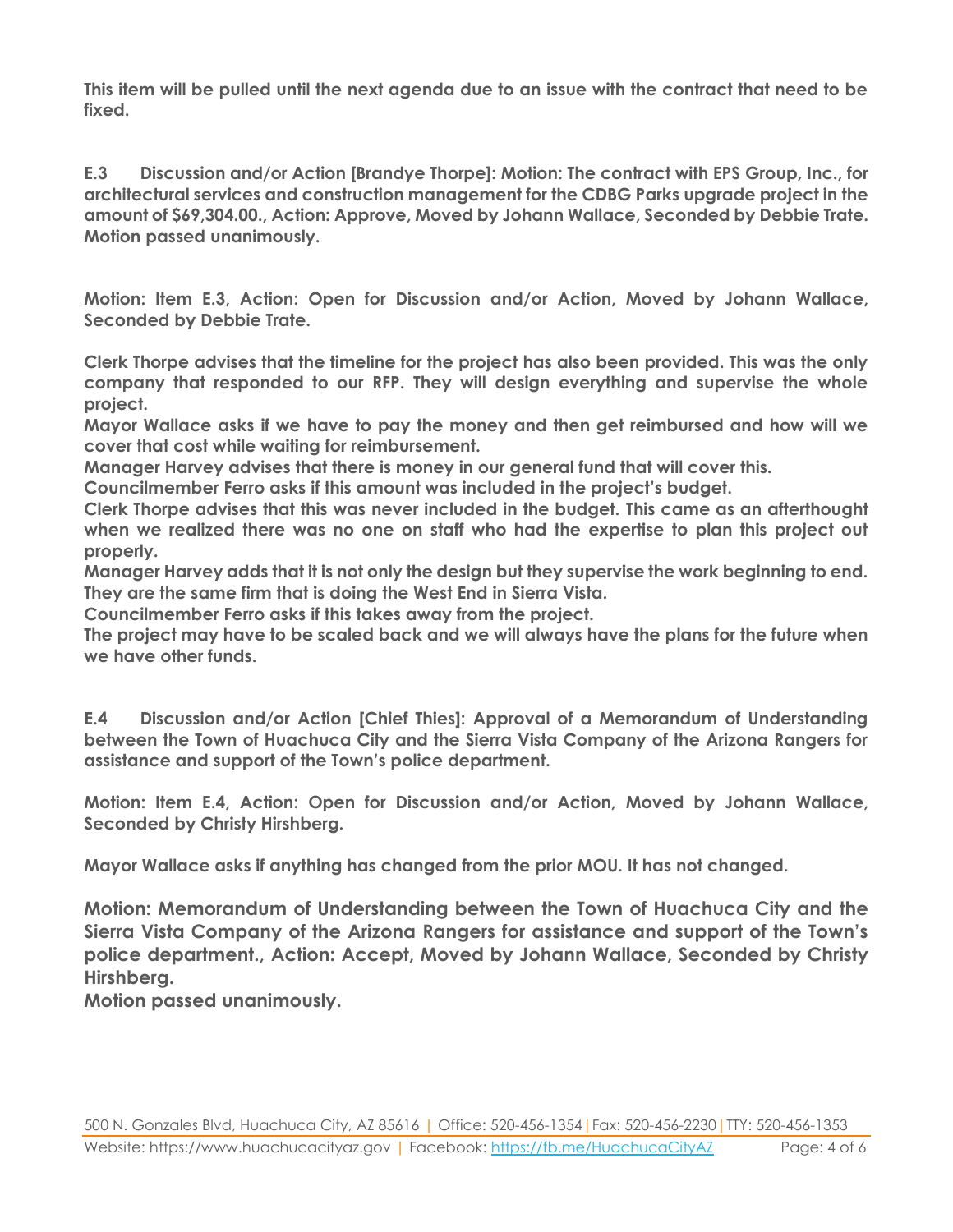#### **F. Department Director Reports**

**Manager Harvey advises she and several Councilmembers will be going to the League conference next week.**

**Sam Foster gives his report from Whetstone Fire.**

**G. Items to be placed on future agendas**

## **H. Reports of Current Events by Council**

Councilmember Trate went to a legislative update at the Benson Chamber.

Councilmember Settlemeyer went to a SVMPO meeting.

Councilmember Butterworth advises the short and long term transit plans were approved at the SVMPO meeting.

Mayor Wallace states he has the forms to sign for the easement agreement with the school to go through.

#### **I. Adjournment**

**Motion: 6:39pm, Action: Adjourn, Moved by Johann Wallace, Seconded by Christy Hirshberg. Motion passed unanimously.**

Approved by Mayor Johann R. Wallace on September 9, 2021.

Mr. Johann R. Wallace Mayor

\_\_\_\_\_\_\_\_\_\_\_\_\_\_\_\_\_\_\_\_\_\_\_\_\_\_\_\_\_\_\_\_\_\_\_\_

Attest:

Ms. Brandye Thorpe, Town Clerk

Seal:

## **Certification**

I hereby certify that the foregoing is a true and correct copy of the Minutes of the Meeting for the Huachuca City Town Council held on August 26, 2021. I further certify that the meeting was duly called and a quorum was present.